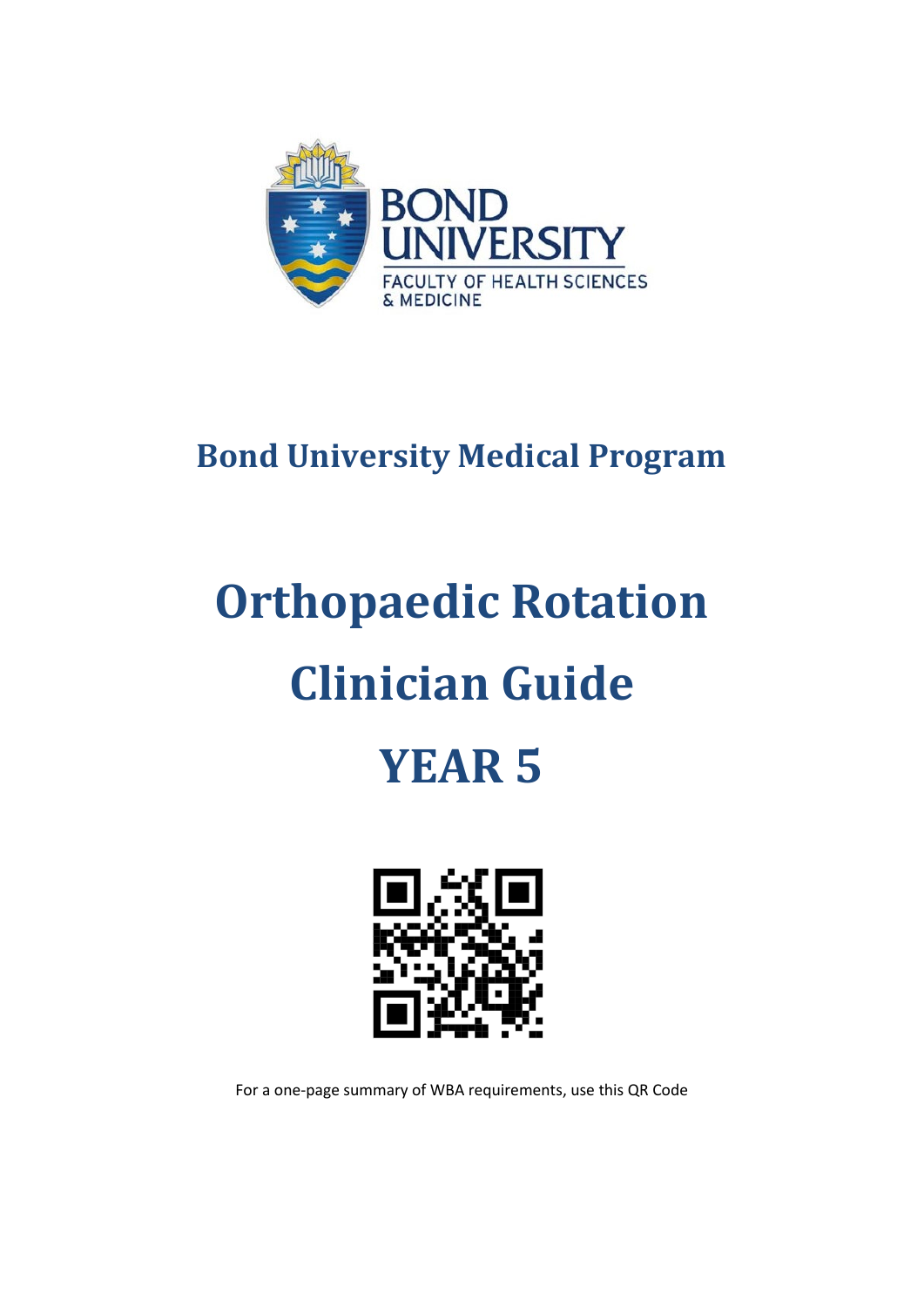#### **Introduction**

Students in the final year of the Bond University Medical Program have 6 rotations to train in a broad array of medical, surgical, and other specialities.

These Rotations are made up from one of each of:

- Anaesthetics, Critical Care, and orthopaedics (2 weeks of each)
- Elective or Capstone
- Emergency Medicine,
- Flexible/End of year elective
- General Practice,
- Selective

The capstone, elective, flexible and selective rotations provide students' a choice of interest area, or speciality placement, to gain additional clinical experience on top of specified clinical curriculum placements.

The learning priorities for all clinical specialities are to gain insight and understanding of the most common presentations and conditions encountered. It is anticipated that all students will have opportunities to enhance their skills in history taking and clinical examination. Students should also be encouraged to translate the information from patient interactions into commonly used formats by interns, such as *ISBAR (Introduction, Situation, Background, Assessment, and Recommendation)* Additional specific procedural skills development is welcomed

#### **Timetable and Contacts**

**Students are expected to be present 5 days a week during their rotation**. If students are unable to attend for any reason, they are required to advise the clinician, hospital co-ordinator (where available) and the Placements Team at Bond University.

Student involvement in the day-to-day care and management of patients provides the best opportunity for learning. Students will be able learn the most through interviewing and examining patients and being involved in clinical decision making at the bed side.

As well as clinical knowledge, students must display other professional skills such as working well within the multidisciplinary team, considering the psychological and social impact of the illness on the patient and the family, being honest, empathetic, and respectful with regard to the patient's choices and decisions.

It is also important for students to recognise their own limitations, competencies, and scope of practice associated with their stage of training.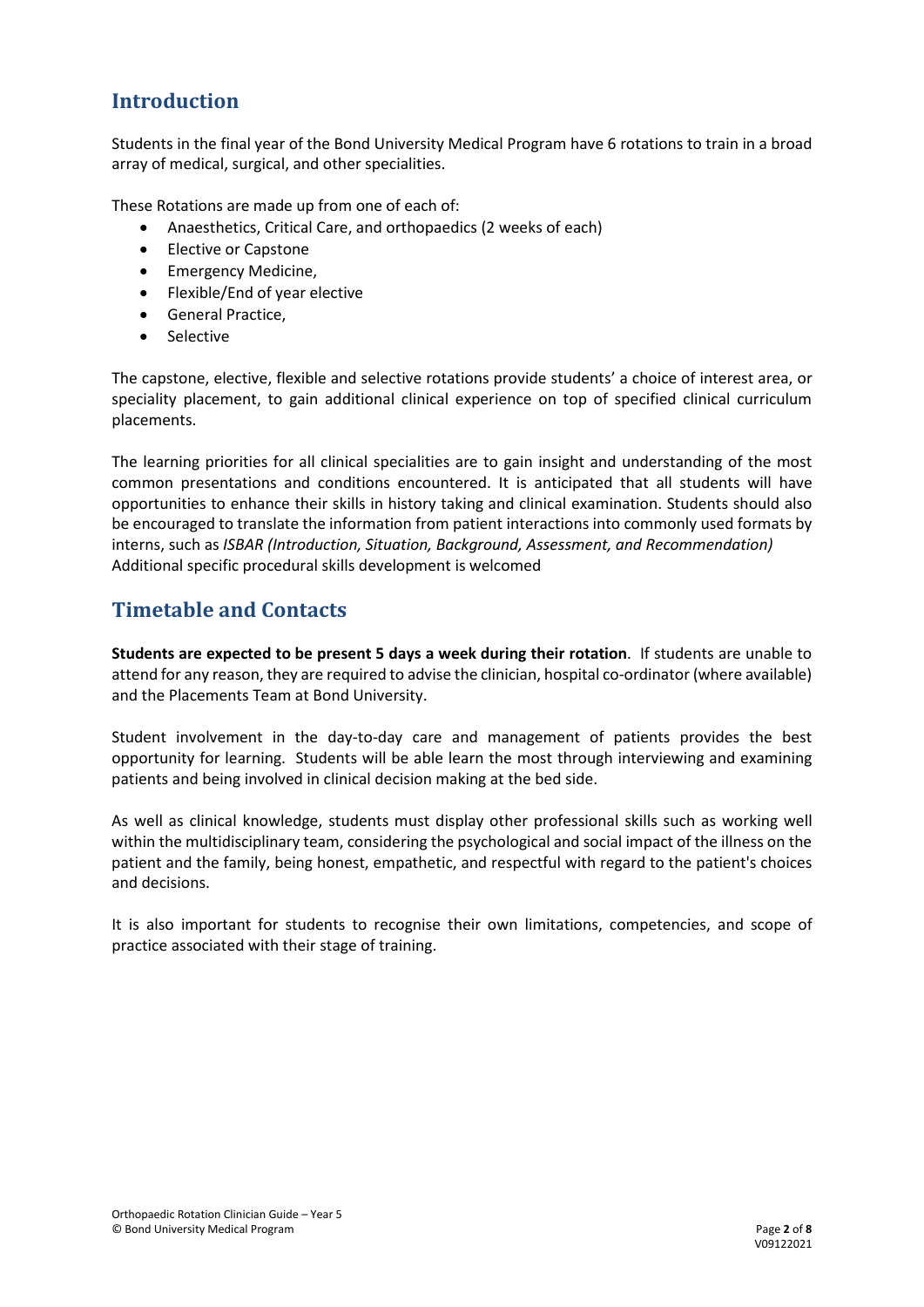#### **MD Program Learning Outcomes**

#### **MEDI72-YR5 Extended Clinical Practice and Research, A, B & C and Doctor of Medicine (MD)**

- 1. Science and Scholarship: The medical graduate as scientist and scholar (SS)
- 2. Clinical Practice: The medical graduate as practitioner (CP)
- 3. Health and Society: The medical graduate as a health advocate (HS)
- 4. Professionalism and Leadership: The medical graduate as a professional and leader (PL)

The Australian Medical Council's Graduate Outcome Statements are organised into four domains. Within this subject, the framework mapped to the learning outcomes are: Science and Scholarship Domain (learning outcomes 1-3), Clinical Practice Domain (learning outcomes 4-11), Health and Society Domain (learning outcomes 12-15) and Professionalism and Leadership Domain (learning outcomes 16-21).

| Program<br><b>LOs 2022</b> | 2022          | <b>Description</b><br>On successful completion of this program the learner will be able to:                                                                                                                                                                                      | <b>AMC Domain</b>                               |
|----------------------------|---------------|----------------------------------------------------------------------------------------------------------------------------------------------------------------------------------------------------------------------------------------------------------------------------------|-------------------------------------------------|
| 01                         | <b>Y5SS01</b> | Apply current medical and scientific knowledge to individual patients, populations and<br>health systems.                                                                                                                                                                        | 1.1, 1.2, 1.3,<br>1.4                           |
| 02                         | <b>Y5SS02</b> | Apply evidence-based and environmentally sustainable healthcare practices in patient care<br>and research methodology.                                                                                                                                                           | 1.5, 1.6, 2.7                                   |
| 03                         | <b>Y5SS03</b> | Apply project management and/or communication skills to complete an evidence based<br>and professionally focussed project including its dissemination.                                                                                                                           | 1.1, 1.5, 1.6,<br>3.3, 4.9                      |
| 04                         | <b>Y5CP01</b> | Demonstrate cognitive, technical and interpretive skills in undertaking an accurate,<br>detailed system-focussed history from a range of patients within a variety of clinical<br>settings.                                                                                      | 2.1, 2.2                                        |
| 05                         | <b>Y5CP02</b> | Perform an accurate and complete physical examination on any body system including a<br>mental state examination.                                                                                                                                                                | 2.3                                             |
| 06                         | <b>Y5CP03</b> | Use knowledge of common conditions, the patient history and physical examination<br>findings, and clinical data, to undertake clinical reasoning and formulate probable and<br>differential diagnoses.                                                                           | 2.2, 2.3, 2.4,<br>2.7, 2.8, 2.10                |
| 07                         | <b>Y5CP04</b> | Recognise and assess deteriorating and critically unwell patients who require immediate<br>care and perform common emergency and life support procedures.                                                                                                                        | 2.12                                            |
| 08                         | <b>Y5CP05</b> | Safely perform a range of common procedures.                                                                                                                                                                                                                                     | 2.6, 2.11, 2.14                                 |
| 09                         | <b>Y5CP06</b> | Safely prescribe by applying the principles of "quality use of medicines" in an<br>environmentally sustainable way.                                                                                                                                                              | , 2.7                                           |
| 10                         | <b>Y5CP07</b> | Select and justify common investigations, with regard to the pathological basis of disease,<br>utility, safety, cost-effectiveness, and sustainability, and interpret their results.                                                                                             | 2.5, 3.7                                        |
| 11                         | <b>Y5CP08</b> | Formulate an initial management plan in consultation with patients, family and carers<br>across a variety of clinical settings with consideration of psychosocial, environmental and<br>cultural aspects that may influence management.                                          | 2.1, 2.7, 2.9,<br>2.13, 2.14,<br>2.15, 3.2, 3.4 |
| 12                         | <b>Y5HS01</b> | Apply evidence from behavioural science and population health research, integrate<br>prevention, early detection, health maintenance and chronic disease management into<br>clinical practice.                                                                                   | 1.6, 2.10, 3.5                                  |
| 13                         | <b>Y5HS02</b> | Recognise and critically reflect on the diversity of populations regarding health issues<br>applicable to the relevant unique historical, social and cultural contexts in the clinical and<br>community settings including First Nations peoples.                                | 3.1, 3.2, 3.4,<br>3.5, 3.8, 3.9                 |
| 14                         | <b>Y5HS03</b> | Recognise and understand the complex interactions between the healthcare systems and<br>environment, as well as the doctor and patient, whilst reflecting on power and privilege, to<br>understand the role of these to ensure a culturally responsive and safe working context. | 2.1, 2.8, 3.4,<br>3.6, 3.7, 4.5                 |
| 15                         | <b>Y5HS04</b> | Communicate successfully in all roles including health advocacy, education, assessment,<br>appraisal and with the First Nations peoples.                                                                                                                                         | 2.1, 3.3, 3.4,<br>3.8, 4.9                      |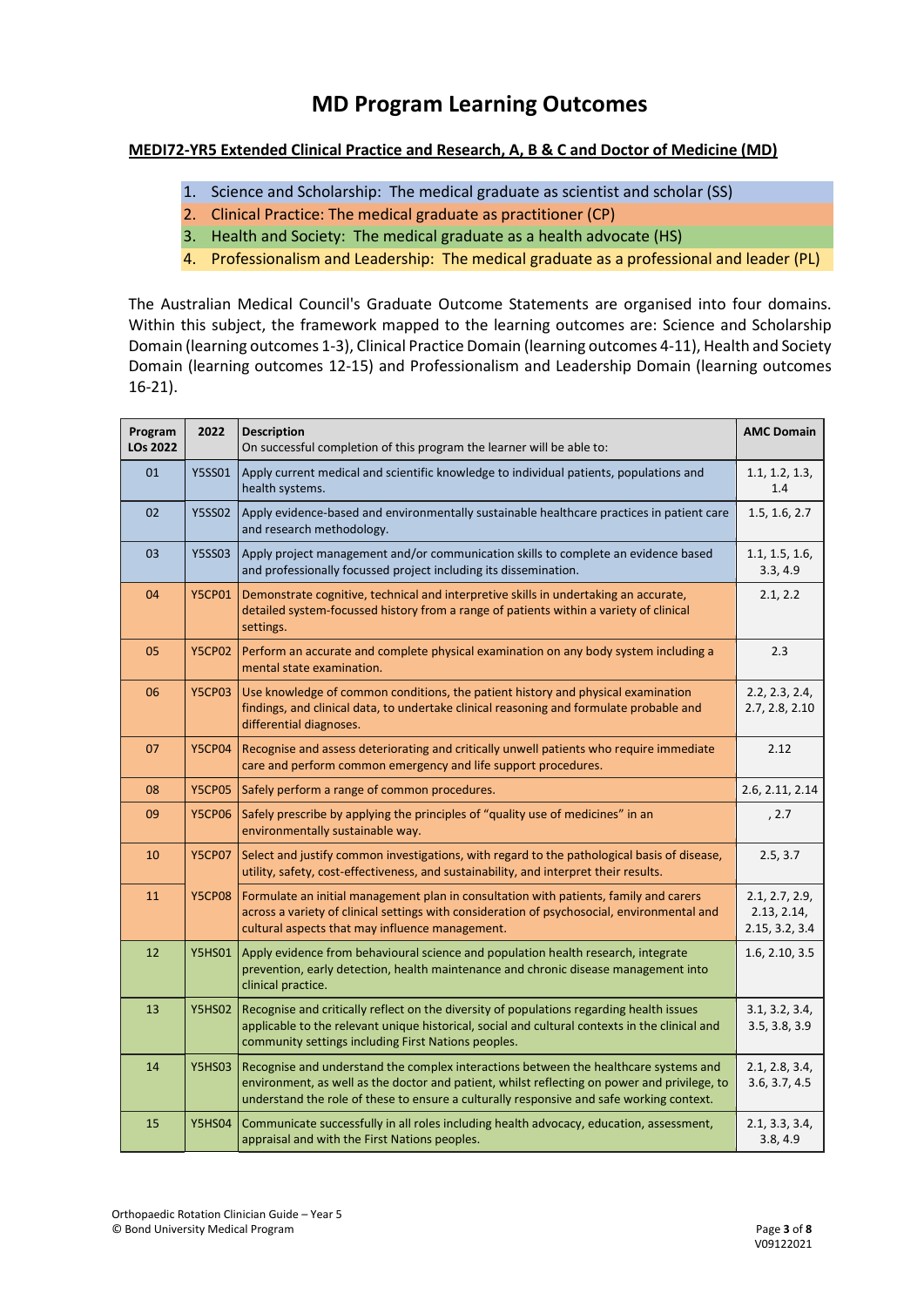| 16 | Y5PL01 | Contribute to teams providing care to patients according to "Good Medical Practice: A<br>Code of Conduct for Doctors in Australia" and "Good Medical Practice: A Guide for Doctors<br>in New Zealand"                                                                                                                            | 4.1, 4.2, 4.3,<br>4.4, 4.5, 4.6,<br>4.7, 4.8, 4.9,<br>4.10 |
|----|--------|----------------------------------------------------------------------------------------------------------------------------------------------------------------------------------------------------------------------------------------------------------------------------------------------------------------------------------|------------------------------------------------------------|
| 17 | Y5PL02 | Explain and apply the principles and concepts of medical ethics including physician virtue<br>and the 'four principles' of autonomy, beneficence, non-maleficence and justice in the<br>context of team-based patient care.                                                                                                      | 3.6, 4.1, 4.2,<br>4.3, 4.4, 4.6,<br>4.10                   |
| 18 | Y5PL03 | Apply the legal responsibilities of a medical practitioner across a range of professional and<br>personal contexts in the practice of team-based patient-care.                                                                                                                                                                   | 2.15, 4.1, 4.2,<br>4.3, 4.10                               |
| 19 | Y5PL04 | Evaluate the performance of self and others as self-regulated and effective members of a<br>diverse healthcare team in the management of a case load, respecting the roles of all<br>healthcare professionals within the clinical setting and community settings, demonstrating<br>professional foundation and essential skills. | 3.1, 4.1, 4.2,<br>4.6, 4.7, 4.8,<br>4.9                    |
| 20 | Y5PL05 | Demonstrate, and role model for junior medical students, skills to support the planned and<br>active development of a career.                                                                                                                                                                                                    | 4.1, 4.2, 4.3,<br>4.8, 4.9                                 |
| 21 | Y5PL06 | Demonstrate, and role model for junior medical students, the active management of<br>selfcare in a clinical environment as part of a clinical team managing patients.                                                                                                                                                            | 4.1, 4.2, 4.5,<br>4.6, 4.7, 4.9                            |

#### **Orthopaedic Rotation**

The basis of the Orthopaedic Rotation is for students to see patients whose clinical problems relate to the broad array of bone and joint problems and to experience firsthand the daily routine and practice of medicine by an orthopaedic surgeon and the associated hospital team. Students are expected to learn about the assessment and management of orthopaedic patients in the clinical setting.

The knowledge explosion and rapid advances in medicine, in particular orthopaedics, mean that it is impossible to cover everything in one single rotation. However, knowledge of the common presentations and conditions will provide a firm foundation for students continuing professional development.

#### **Goals**

The goals for the Orthopaedic rotation are:

- To provide students with learning experiences in the clinical care of Orthopaedic patients
- For students to hone their history taking and examination skills and use clinical reasoning to form diagnoses and differential diagnoses
- For students to learn about and to become comfortable discussing management of orthopaedic patients
- For students to develop knowledge and understanding of the common conditions in orthopaedics
- To provide students with a real-life clinical working environment and opportunity to work with a clinical team.

#### **Learning Outcomes**

Students must be able to:

- Demonstrate the ability to take a complex history as well as a focused system history in common orthopaedic disorders.
- Demonstrate knowledge of epidemiology and pathophysiology of common orthopaedic conditions
- Correctly perform a physical examination on common joints and the back, including related systems exam when necessary.
- Demonstrate correct appraisal and assessment of orthopaedic symptoms and signs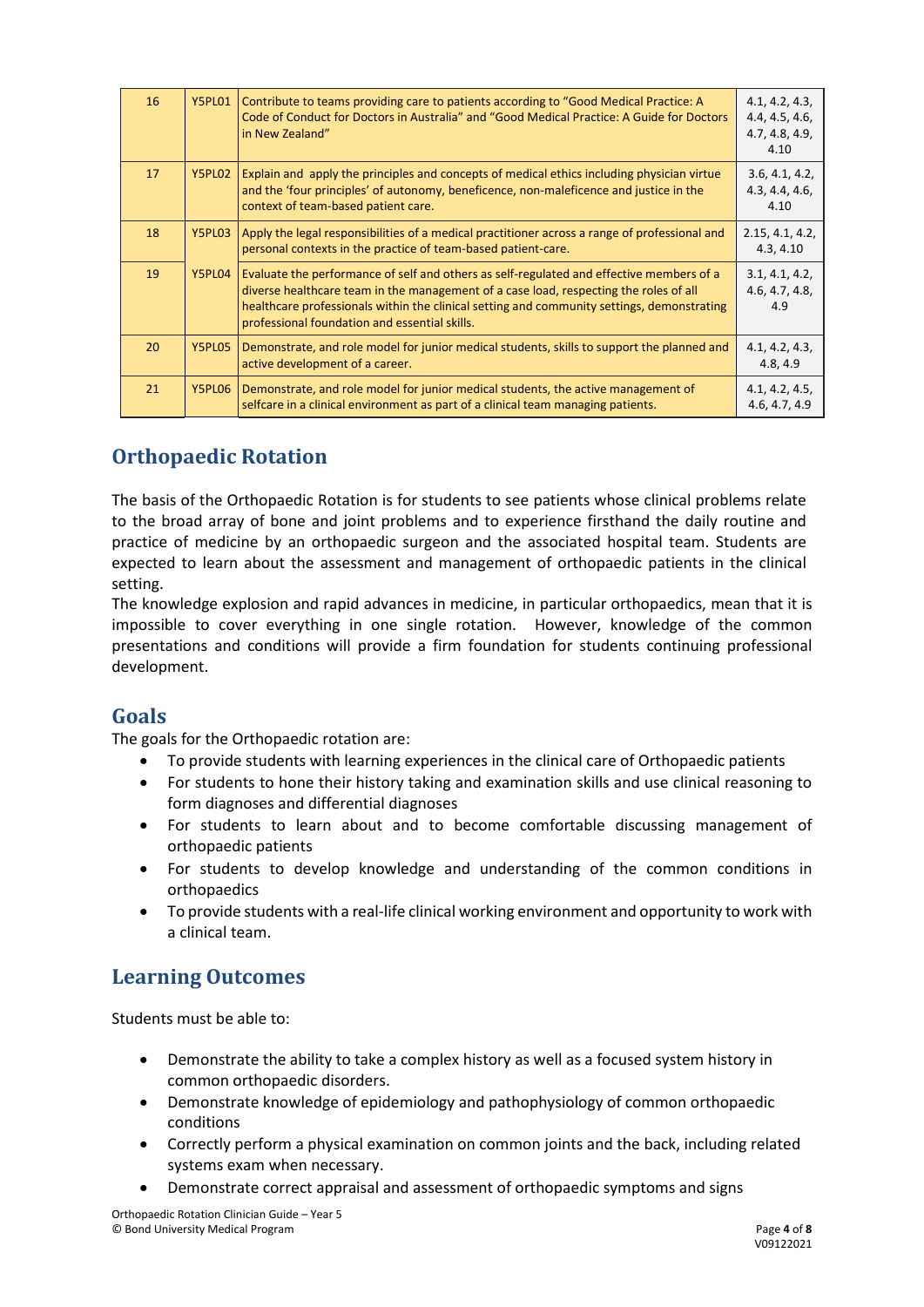- Apply clinical reasoning skills to formulate clear differential diagnoses and a management plan
- Recognise serious orthopaedic conditions requiring urgent management/intervention
- Demonstrate understanding and application of pharmacological, medical and surgical management of orthopaedic patients
- Undertake, justify and interpret common orthopaedic investigations and imaging

**Core Topics for Orthopaedics- That all students should be familiar with**

| <b>Symptom Based Approach</b>             | <b>Examples</b>                                        |  |
|-------------------------------------------|--------------------------------------------------------|--|
| Limp                                      |                                                        |  |
| Multiple traumas                          | fractures from MVA<br>$\bullet$                        |  |
| Paediatric Orthopaedics                   | limps and deformities<br>$\bullet$                     |  |
| Pain in multiple joints                   | <b>Rheumatoid arthritis</b><br>$\bullet$               |  |
| Pain in single joint                      | Knee or hip<br>$\bullet$                               |  |
| Post trauma                               | Pain assorted<br>$\bullet$                             |  |
| Swollen joint                             | effusion, bone or soft tissue<br>$\bullet$             |  |
| <b>Medical Conditions</b>                 |                                                        |  |
| Arthritis                                 | Septic arthritis<br>Osteoarthritis<br>Reiter's Disease |  |
| Avascular necrosis                        |                                                        |  |
| <b>Compartment Syndrome</b>               |                                                        |  |
| Degenerative disc disease                 |                                                        |  |
| Dislocation of jaw                        |                                                        |  |
| Dupuytren's contracture                   |                                                        |  |
| Epicondylitis                             |                                                        |  |
| Foot deformities                          | Talipes equinovarus                                    |  |
| Foot deformities                          | Hallux valgus                                          |  |
| Fracture                                  | Compound<br>Simple                                     |  |
| Gout                                      |                                                        |  |
| Haemarthritis                             |                                                        |  |
| Impingement Syndrome                      |                                                        |  |
| Malignancy                                | Primary                                                |  |
| Malignancy                                | Secondary                                              |  |
| Multiple fractures & soft tissue injuries |                                                        |  |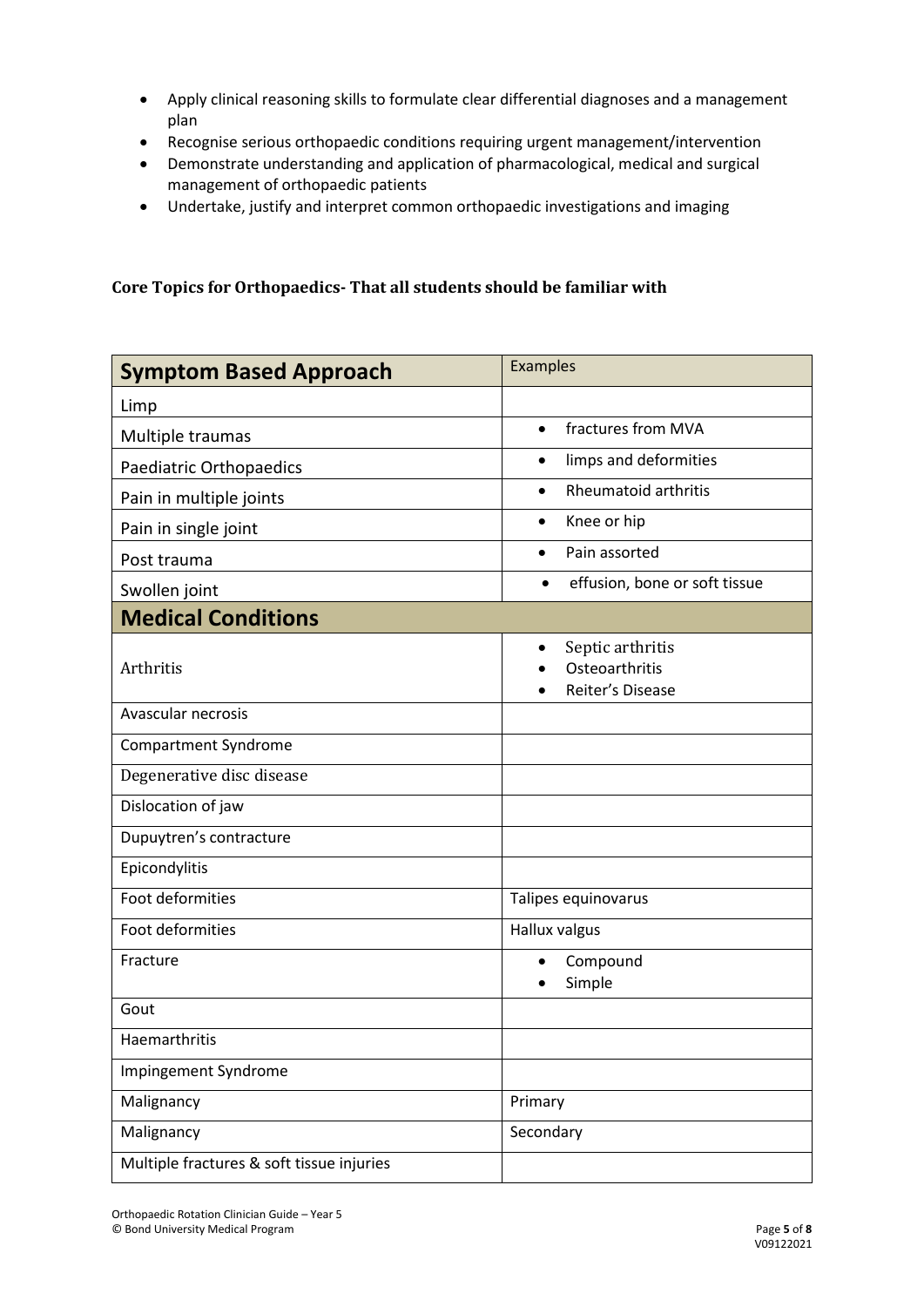| <b>Paediatric Orthopaedics</b>                  |  |  |  |
|-------------------------------------------------|--|--|--|
| <b>Developmental Dysplasia of the Hip (DDH)</b> |  |  |  |
| <b>Femoral Epiphysis (SCFE)</b>                 |  |  |  |
| <b>Fractures and dislocations</b>               |  |  |  |
| <b>Slipped capital</b>                          |  |  |  |

#### **Clinical Supervision and Assessment**

Formal educational sessions should be conducted every week throughout the clinical rotation to reinforce and enhance student learning. These sessions may vary throughout the placement.

Students have multiple workplace-based assessments (WBA) to successfully complete as a requirement for progression in the Medical Program. Assessments are completed in Osler ePortfolio, a cloud-based mobile assessment technology.

**1. In-Training Assessment (ITA)** is a workplace-based assessment tool utilised in clinical rotations. In the ITA, the clinical supervisor provides comments about student overall performance on that rotation. The ITA is a summary evaluation of whether students have met the requirements of that rotation for:

- Clinical knowledge
- Clinical History taking and physical examination skills
- Communication and
- Personal and professional behaviour

**ITA:** The ITA can only be completed by the supervising Consultant or their delegate after seeking opinion from the team about the student performance. **The ITA is due in Week 7.**

2. Mini-CEX: During the clinical placement, students will be supervised by a number of clinicians such as those in specialist training pathways in the medical team. Students are encouraged to participate in active learning by interacting with patients, conducting a relevant clinical activity.

Students are required to evidence this as Mini-CEXs which can be assessed by these team members. Students are required to complete and evidence two (**2) or four (4) (depending on placement length) Mini-CEX** during this placement: The Mini-CEX can be evaluated by a wide range of other health practitioners such as doctors, nurses, allied health, and hospital technicians

| History / Physical examination / Procedural Skill / Other |                                                                                                                                                                         |  |
|-----------------------------------------------------------|-------------------------------------------------------------------------------------------------------------------------------------------------------------------------|--|
| Assessment Criteria                                       |                                                                                                                                                                         |  |
| Location*                                                 |                                                                                                                                                                         |  |
| Select Location                                           |                                                                                                                                                                         |  |
| Feedback to assist student's learning:                    |                                                                                                                                                                         |  |
|                                                           | Please describe the Student's Performance: what was effective and ineffective, your overall impression and any specific feedback.                                       |  |
| Areas of strength:*                                       |                                                                                                                                                                         |  |
|                                                           |                                                                                                                                                                         |  |
|                                                           |                                                                                                                                                                         |  |
|                                                           |                                                                                                                                                                         |  |
|                                                           |                                                                                                                                                                         |  |
| Areas of development:*                                    |                                                                                                                                                                         |  |
|                                                           |                                                                                                                                                                         |  |
|                                                           |                                                                                                                                                                         |  |
|                                                           | O 1. Requires my assistance to complete this task safely in addition to close direct supervision                                                                        |  |
| Global Overall result:*<br>task)                          | O 2. Requires direct supervision (I need to be present with the student to observe the interaction and review the                                                       |  |
|                                                           | O 3. Requires proximal supervision (I need to be in an adjacent room or on the same ward as the student and be<br>able to provide immediate or detailed review of task) |  |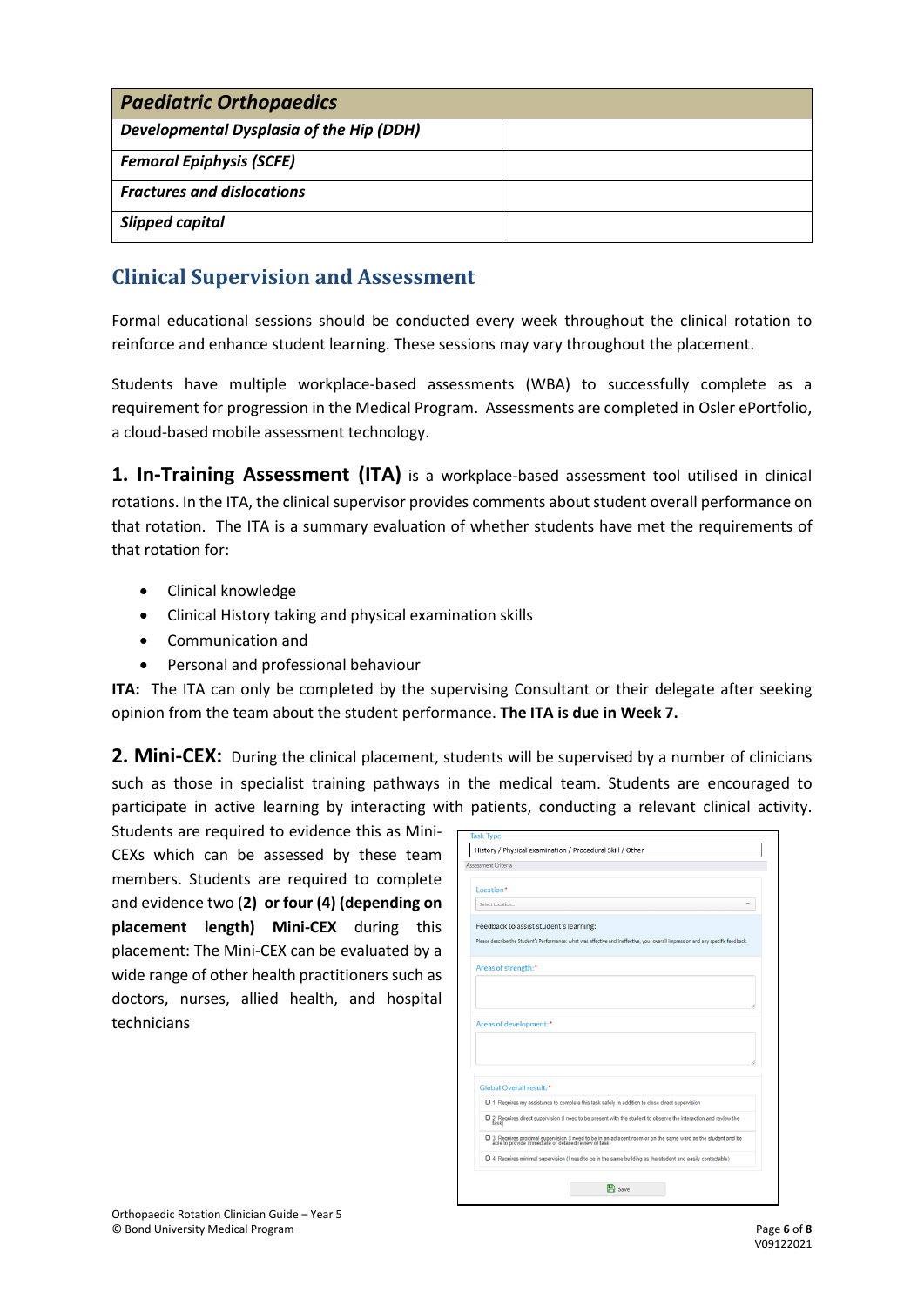The Mini-CEX has been re-designed in conjunction with Griffith University to reduce the workload of completion for supervisors – whilst enhancing personalised feedback on performance to students.

Feedback should align to that given to students at the time of the interaction.

The Global result is a trust rating scale to align our evaluation of students with future clinician decisions around Entrustable Professional Activities.

#### **3. Procedural Skills:**

Bond Medical Students are required to complete the following procedural skills on patients by the completion of their Phase 2 placements in order to graduate. Nine skills are to be completed on patients under guided supervision whilst 5 procedures are theory-only modules to support skills development.

| #              | <b>Required Procedural Skill Activities</b>                  |  |
|----------------|--------------------------------------------------------------|--|
| $\mathbf{1}$   | In-dwelling Catheter                                         |  |
| $\overline{2}$ | <b>IV Cannulation</b>                                        |  |
| 3              | Suturing                                                     |  |
| 4              | IM injection                                                 |  |
| 5              | SC injection                                                 |  |
| 6              | ECG                                                          |  |
| 7              | Venepuncture (venous blood sample)                           |  |
| 8              | <b>Blood Culture Sampling</b>                                |  |
| 9              | Sterile wash hand, gown, and glove                           |  |
| 10             | Examination of ICU patient - Theory Module<br>only           |  |
| 11             | - Theory Module<br><b>Blood Gas Analysis</b><br>only         |  |
| 12             | <b>Chest X-ray Interpretation</b><br>- Theory Module<br>only |  |
| 13             | <b>Pulse Oximetry</b><br>- Theory Module<br>only             |  |
| 14             | <b>PPE</b><br>- Theory Module<br>only                        |  |

Procedural Skills Assessments can be completed by a wide range of observing supervisors using Osler e-Portfolio, including nurses, specialist nurses, doctors, allied health, and hospital technicians.

Clinicians evaluate student procedural skills performance on an Entrustability Rating Scale:

- $\Box$  Trust Level 1. Requires physician assistance / direct instruction
- $\Box$  Trust Level 2. Requires significant supervisor input
- $\Box$  Trust Level 3. Performs independently but requires direct supervision
- $\Box$  Trust Level4. Safe to perform independently (supervision immediately available)